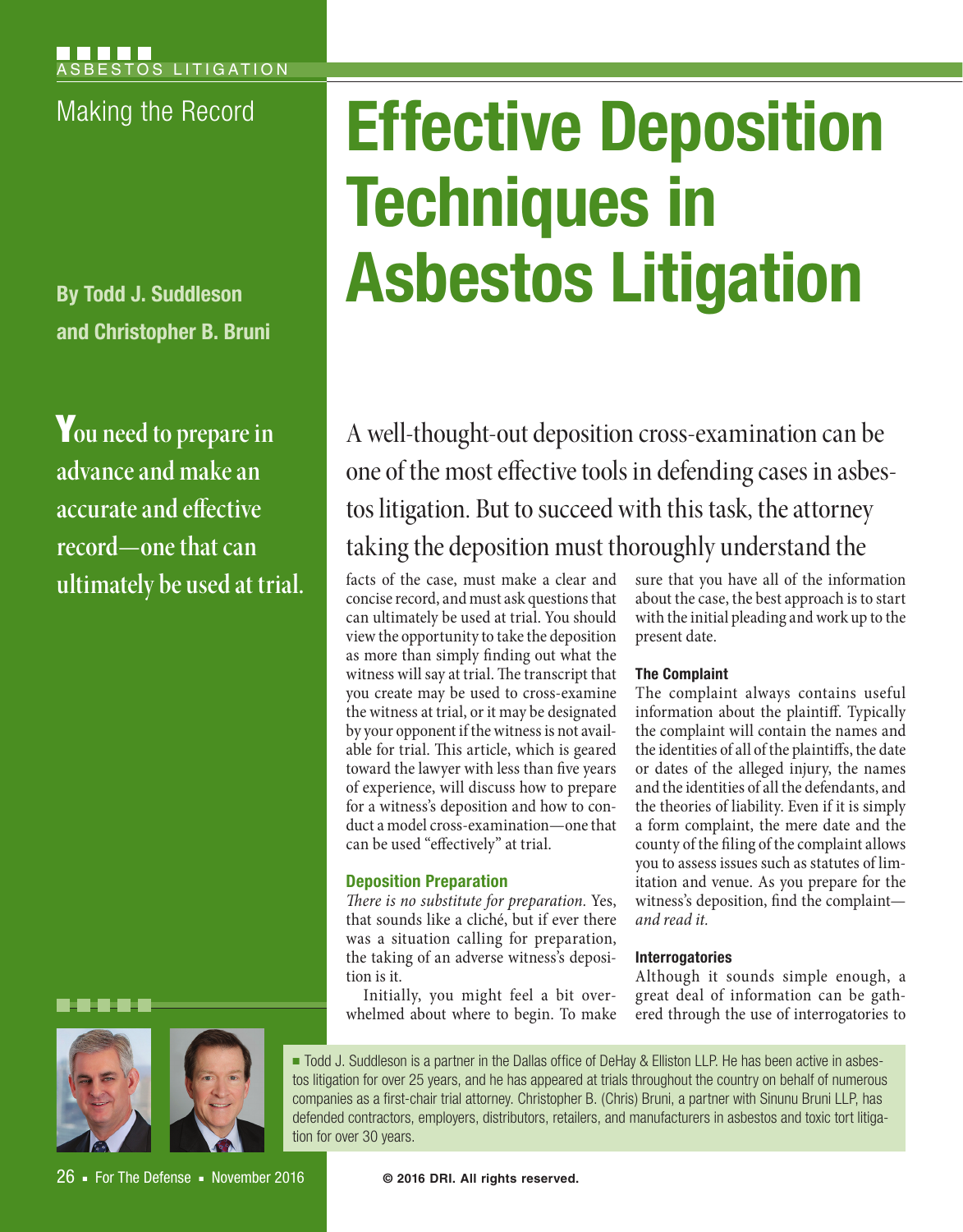

a plaintiff. Many times this information is overlooked. Most jurisdictions have their own version of general order interrogatories. Typically, these general order interrogatories contain a series of questions that cover a plaintiff's social history, work history, and medical history, as well as issues regarding smoking and prior lawsuits. These interrogatories form a good foundation for developing background questions with regard to the plaintiff or the adverse witness.

The plaintiff's counsel may have also provided answers to special interrogatories from the defendants, including your client. These should be reviewed in detail to develop specific questions regarding your client. If necessary, you may want to have verified copies of the plaintiff's interrogatory responses with you at the deposition for cross-examination and impeachment purposes.

### **Medical Records**

Medical records are another valuable source of information regarding the plaintiff. These records should be reviewed thoroughly before the witness's deposition. Treating physicians, in their roles as caregivers, generally note all relevant information obtained from the patient. This affords the practitioner an unfiltered view into the medical background of the plaintiff. Information contained in the medical records may reference plaintiff's symptoms (or lack of symptoms), work history, and other medical issues that may affect causation and damages. The records may contain warnings from the treating physician to stop smoking. Ailments related to smoking such as shortness of breath, emphysema, and bronchitis may also be noted in the records. Reference to other lung irritants, such a street drugs, may be uncovered, supporting a claim for alternate causation. As such, these entries may support grounds for additional questions for cross-examination of the witness.

#### **Employment and Union Records**

Employment and union records should also be reviewed before the deposition.

These records may serve to confirm when and where the deponent actually worked. They may also provide information about training or warnings that the deponent received about potential hazards on the job, such as asbestos. Often employers will require a pre-employment health exam or physical. Some employers may require a health exam on a yearly basis. Frequently a series of questions with regard to respiratory issues will be included in the exam. This is particularly true for individuals who work in refineries, chemical plants, or other similar settings. Insulators may have had pulmonary function tests administered to measure their lung function. In addition, other medical conditions unrelated to asbestos exposure may be contained in these records.

#### **Military Records**

Similar to employment records, military records may contain detailed information about the individual's health background. A review of these records may lead to further sources of information such as Veter-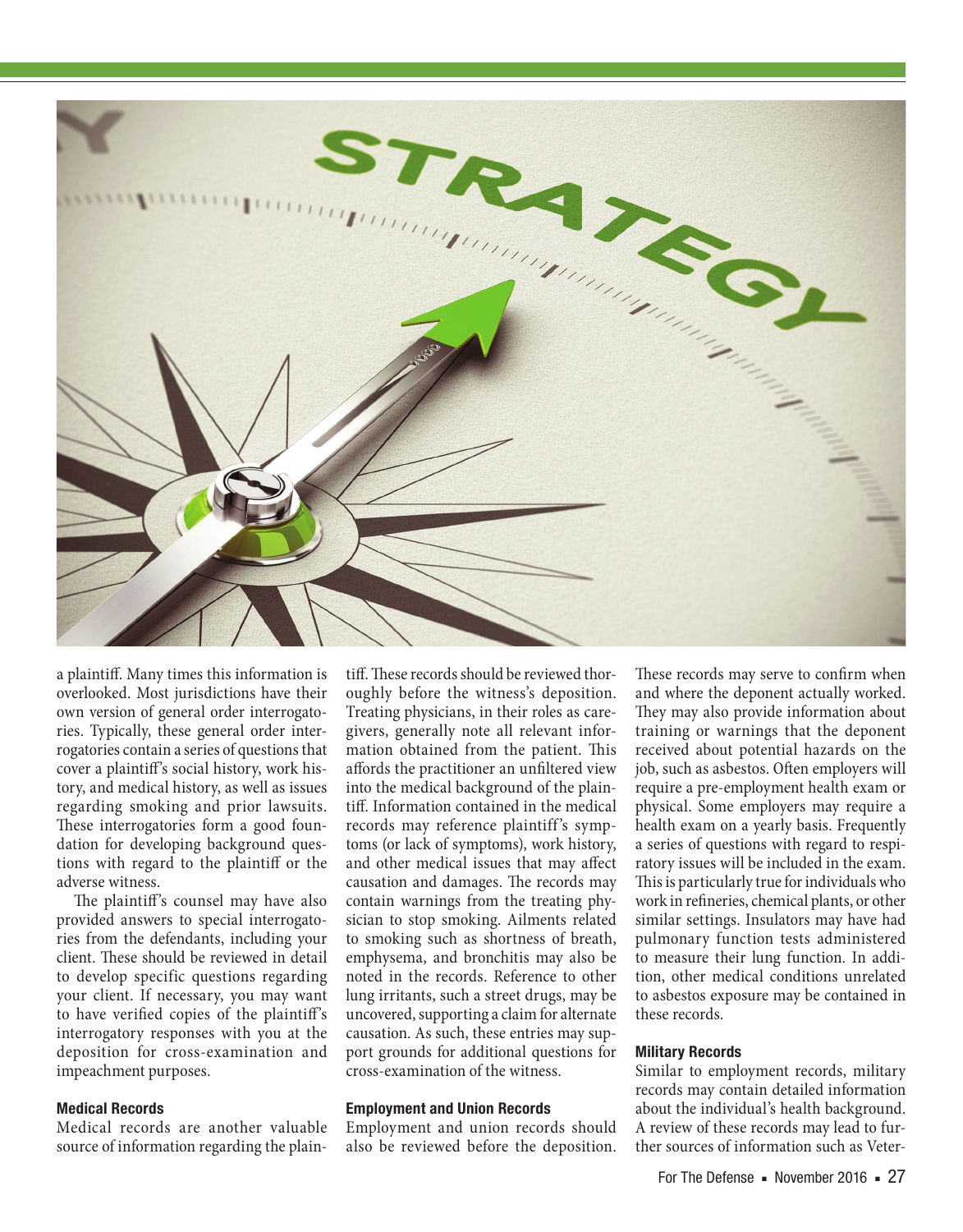# Film a film ASBESTOS LITIGATION

ans Administration or disability records. Illnesses or conditions, particularly those related to the lungs, which would prevent an individual from certain military activities, may also be noted in these records. All of these records may be helpful in forming a template for cross-examination of the witness with regard to the plaintiff's smoking history.

# -----

**Workers' compensation**  records are often overlooked as a source of information regarding a deponent.

# **Workers' Compensation Records**

Workers' compensation records are often overlooked as a source of information regarding a deponent. Not only do these records contain reports from the applicant's physicians, they may also contain sworn deposition testimony helpful to your case.

# **Prior Testimony**

Determine if the witness has had a prior deposition. You may already have 90 percent of what you need under oath.

# **Discovery Versus Trial Preservation**

One of the first questions that the practitioner must ask is, "Will the deposition be used for discovery purposes, or will it be used for trial purposes, to preserve the testimony for a trial?"

If the proceeding is for discovery purposes, a discovery deposition, then all lines of questioning should be explored, subject to the caveats listed below. The purpose of the discovery deposition is to discover the facts of the case—both the good and the bad—and the use of that deposition at trial will be subject to admissibility as ruled upon by the trial judge. Additionally, many jurisdictions only require objections to the *form of the question,* preserving any admissibility objections for the time of trial.

In contrast, *a trial preservation deposition* is just that: the deposition testimony is to be taken as if it were elicited in the courtroom. Therefore, the practitioner has to proceed with the cross-examination as if a jury were present and has to take steps to ensure that unfavorable testimony is not elicited during the examination. Additionally, unless some stipulation can be reached related to trial admissibility objections, all such objections should be made on the record at the trial preservation deposition.

While this may sound complicated, many times the practitioner will have the benefit of a prior discovery deposition of the deponent, which would allow a more limited cross-examination at the trial preservation deposition.

# **Questioning the Witness**

When questioning the witness, always keep in mind that the questions that you ask and the answers that you receive may eventually be read to a jury. Your goal is to elicit testimony that will be persuasive to a jury. For it to be persuasive, the testimony has to be clear and understandable. If the witness does testify live at trial, the deposition transcript can be used to impeach the witness if he or she testifies differently in trial. Impeachment is much more effective if the deposition testimony that you use to confront the witness is clear and direct. Below are some pointers to bear in mind to achieve these goals.

- When conducting the examination of the witness, it is important to ask short, clearly worded questions. Not only will this allow the reader to follow your examination clearly, it allows you to control the pace of the deposition and keep the witness on topic. Additionally, proceeding in such a manner ensures that the testimony will be much easier to designate for use in a motion for summary judgment or for use at trial if the witness is unavailable for live testimony.
- It is important to ask questions that are fair and not misleading. Your client will not be served by getting into an argument with the opposing counsel, or worse, with the deponent. More importantly, if a jury believes that a question is unfair or misleading, you can lose credibility with the jury.
- After you have set the foundation, zero in on the key issues. If you can, try to develop sound bites on these issues for use at trial or as page-line designations.
- In many cases, a product or a site identification can hinge on the credibility of the deponent's memory. Therefore, question the witness about unrelated matters: addresses, important dates, brands of non-asbestos products. These questions must be about things that a jury will expect the witness to know. If the witness can't recall something simple, a jury may view his or her product identification testimony with suspicion.
- Question the witness with regard to warnings. It is not enough simply to ask, "Did you see any warnings?" Question the witness about his or her efforts to identify whether a warning was present. Ask the deponent what signs were posted in his or her place of employment. If he or she did see a warning, ask what steps the deponent took to follow the warning.
- Make sure to get evidence into the record that is evident. For example, it may be evident from the testimony that the plaintiff is a bystander to the use of your product. Go the next step and get it on the record that the plaintiff did not personally work with your product.
- Do not make admissions regarding disputed issues.
- Do not ask questions that appear to admit exposure to your client's product or that appear to admit that the materials that the deponent used contained asbestos.
- Do not create evidence on the record that you do not need. Don't talk about plaintiff's chemotherapy treatment. Don't discuss how much plaintiff enjoyed hunting or fishing.
- Do question the witness (if the plaintiff) about all medical conditions that would affect life expectancy, or the ability to work or perform house-hold services.
- Do question the witness (if the plaintiff) about cigarette smoking history. Have your smoking outline ready to go and determine if the plaintiff saw Surgeon General warnings and continued to smoke.
- Do question the witness (if the plaintiff) about drug use.
- Do question the witness (if the plaintiff) about employment records, employer safety issues, training, warnings, and related work topics.